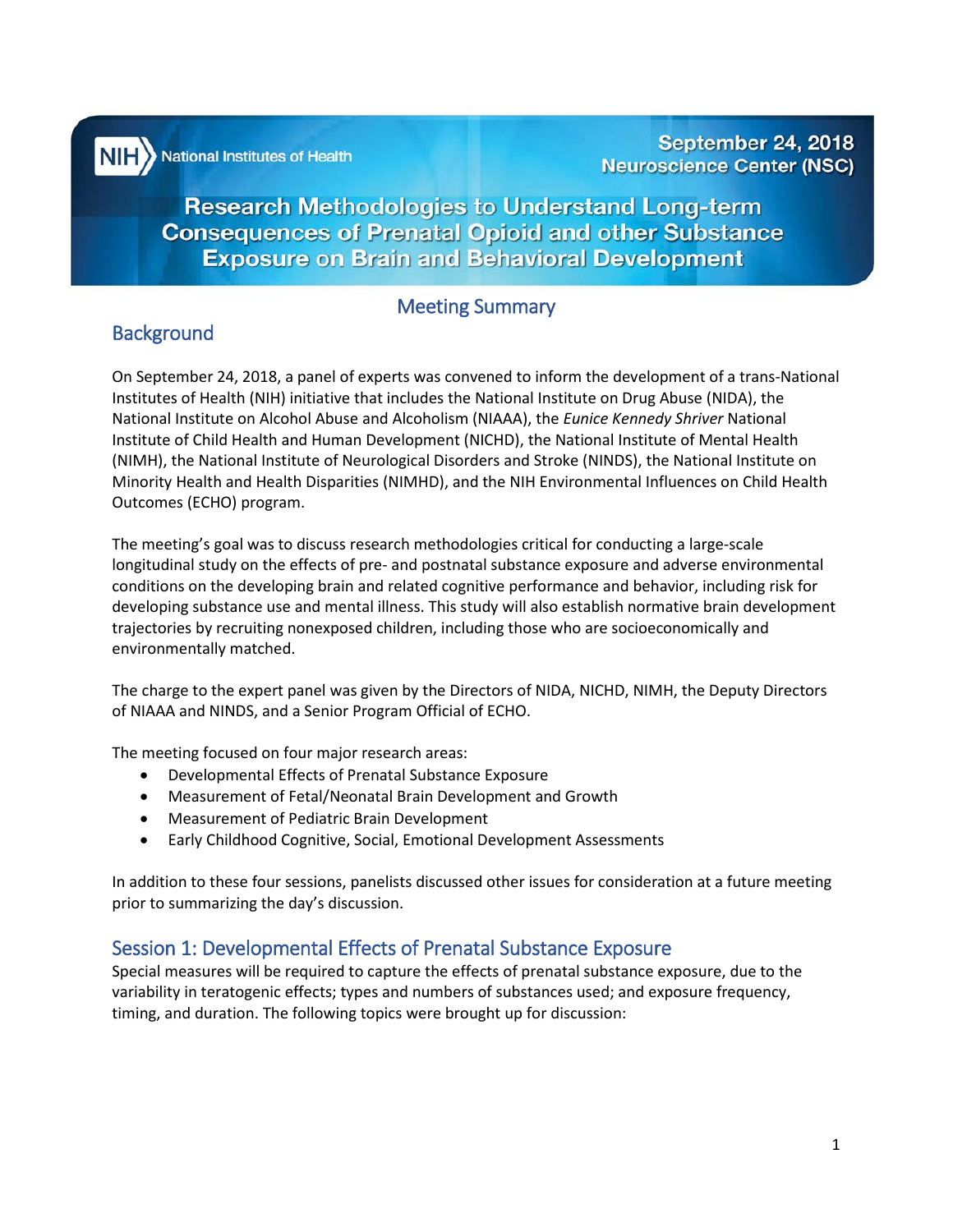## Teratogenic effects on neurodevelopment and other outcomes

- Physical features are good indicators of teratogenic effects—for example, there are distinct changes in facial features depending on the timing of drug exposure in the prenatal period that are associated with cognitive deficits later.
	- o Three-dimensional (3D) facial imaging could be highly beneficial.
	- o Two-dimensional (2D) imaging would also be useful and significantly more scalable and available in rural areas.
- There is a small increased risk for neural tube defects and oral cleft with opioid use in the first trimester.
- Alcohol and tobacco use affects growth and increases the probability of preterm delivery.
- Concerns were raised that mothers with substance use disorders (SUDs), including opioid use disorders (OUD), are much less likely to receive prenatal care and thus would be very difficult to recruit prenatally.

#### Considerations for the measurement of various exposures

- There will be a range of exposures in terms of substances used and the timing, frequency, and duration of use. There is a need to understand if deficits are specific to a substance or related to timing and severity of exposure.
- Adverse maternal and childhood experiences are associated with drug use and prenatal drug exposure and may strongly impact developmental outcomes. The contribution of these experiences to developmental outcomes must be understood before attributing specific outcomes to drug exposures.
- Opioid exposure is not homogeneous. There will be women who are using prescribed opioids during pregnancy, prescription opioids nonmedically, street opioids (some of which may be contaminated with other drugs), and/or opioid agonists/antagonists for treatment of OUD.
- There may also be differences among women who are using opioids to treat pain, women who are using opioids to treat pain and have an OUD, and women who do not have pain but have an OUD.
- Cannabis is becoming increasingly available and used, particularly in the first trimester to counteract morning sickness. All types of exposure need to be planned for, including accounting for differences in the potency and content of cannabis products and route of administration.
- There will be varying exposure based on ethnicity and geography, in terms of the prevalence of substances used and the doses administered.
- Polysubstance use will be prevalent, including co-exposure to other prescription drugs (e.g., selective serotonin reuptake inhibitors). Some exclusionary conditions may be necessary, but the consensus was to retain as much of the population as possible and consider using an informatics approach to disentangle effects.
- Pre-pregnancy drug and alcohol use should be queried as a less stigmatizing estimate of early pregnancy drug and alcohol. Recruitment pre-pregnancy would be very difficult and would impact cohort characteristics. It was suggested that participants be recruited during the second trimester, when possible, or shortly after delivery, if needed.
- Paternal or secondary caregiver use would also be a useful measurement and would remove some of the stigma against the mother.
- Repeated maternal interviews and biospecimen collections during pregnancy and at birth are important.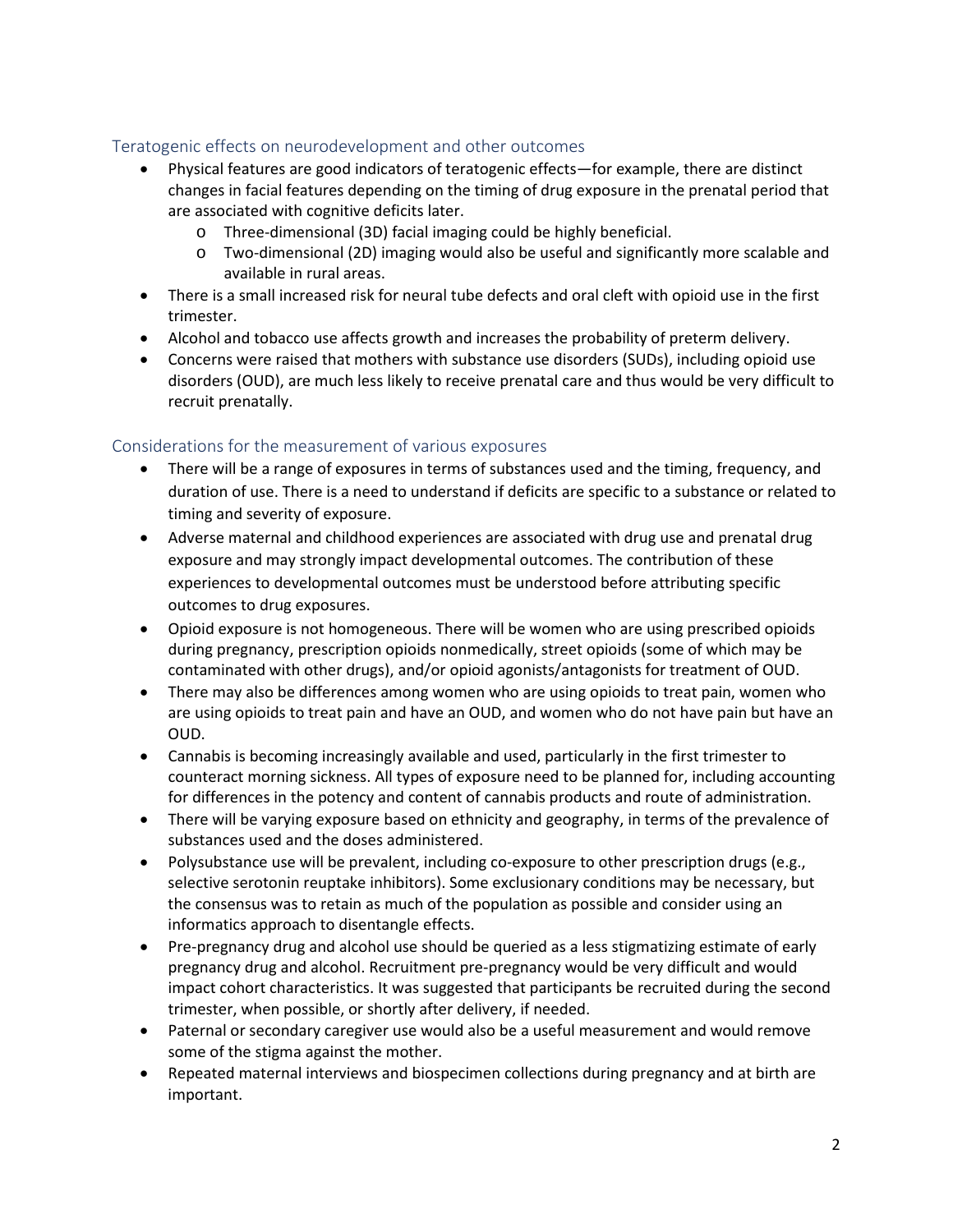- The frequency of assessments is critical to understanding dose, timing, and duration, but if they are too dense it could impact retention.
- As neonatal abstinence syndrome (NAS) is starting to be treated differently, there may need to be new ways to measure it.
- There is a need to understand factors that may be confounded with exposure and ways to capture them.
	- o Preterm birth and accurate age of neonate
	- o Nutrition (e.g., during pregnancy; breastfeeding vs. formula)
	- o Adverse childhood experiences (ACEs)

#### Biospecimens to collect

- From the mother:
	- o Placenta
	- o Hair
	- o Blood
	- o Saliva
	- o Breast milk
	- o Urine samples
	- o Fecal samples
	- o Skin swab for microbiome
- From the child:
	- o Baby teeth
	- o Hair
	- o Cord blood
	- o Blood
	- o Saliva
	- o Urine samples
	- o Fecal samples, including meconium
	- o Skin swab for microbiome
- From the father (if possible):
	- o Blood for genetics

Biological and physiological measures of substance exposure or the outcomes of exposure

The Developmental Origins of Health and Disease concept should be considered. Fetal physiological measures can reveal prenatal exposures that may predispose the adult to metabolic syndromes or chronic diseases later in life.

Several measures were proposed, though this list would need to be refined to account for participants' tolerance and the utility of the measure. The measures proposed include:

- Growth trajectories in utero and afterwards, preterm delivery
- Micro-RNA profiles
- Cytokine profiles and markers of inflammation
- Oxygen and blood content in placenta
- Uterine blood flow, maternal and fetal heart rates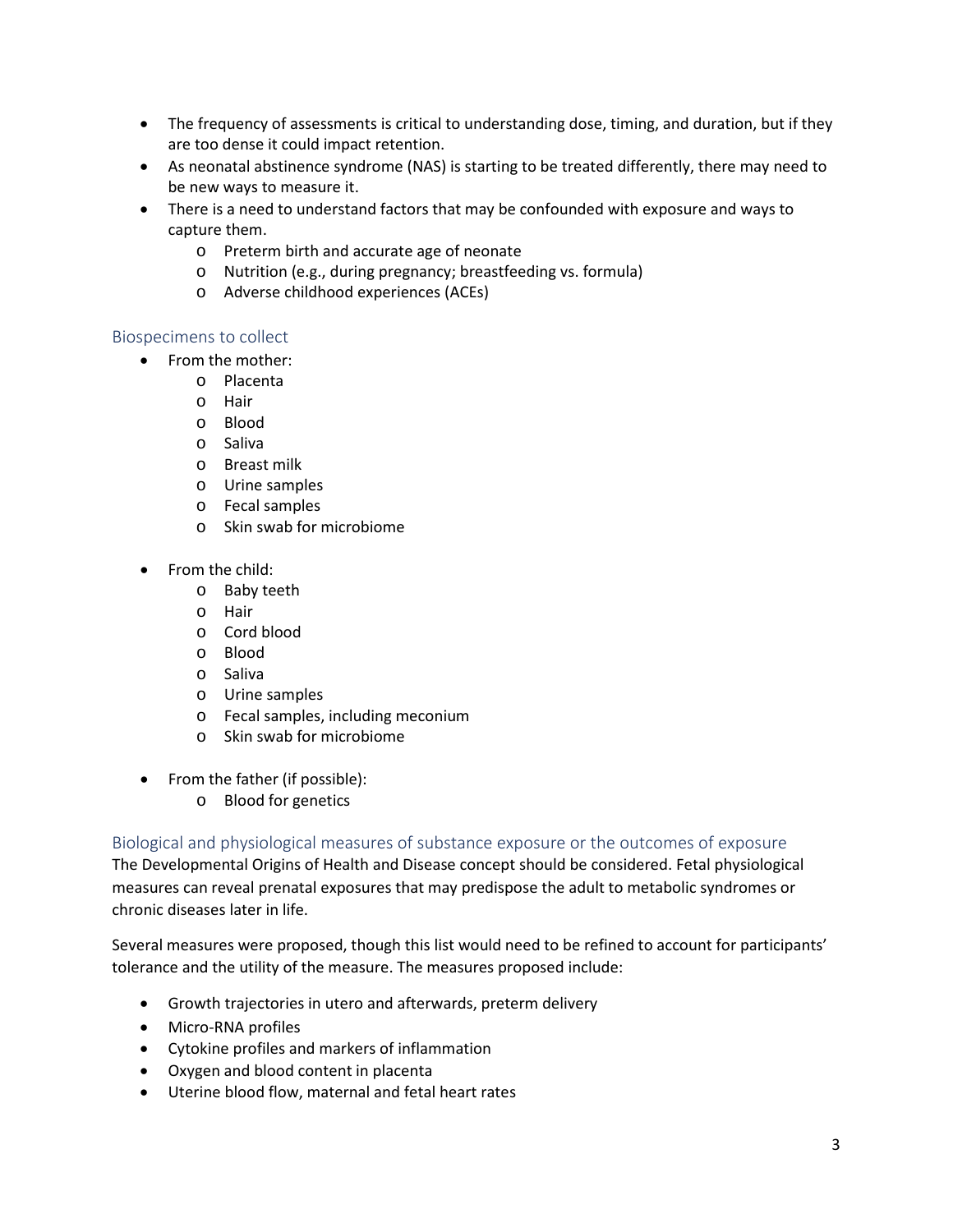- 2D and 3D facial imaging
- Vocalization technology to capture caregiver tone of voice and speech patterns
- Cardiac orienting responses
- Visual processing issues with infants exposed to alcohol
- Auditory processing issues with infants exposed to nicotine
- Telomere erosion, though it is unclear if it can be measured prenatally
- Maternal methylation data, and possibly infant/child methylation data
- Fetal exosome, which could be a good predictor of later development
- Patterns of movement or motor development
- Eye movement in ultrasound

# Session 2: Measurement of Fetal/Neonatal Brain Development and Growth

## Assessment tools

- Imaging—Structural diffusion tensor imaging (DTI), resting state functional magnetic resonance imaging (rsfMRI), functional near-infrared spectroscopy (fNIRS), ultrasound
	- o Registration of the whole uterus, contractions, oxygenation, using magnetic resonance imaging (MRI) to track all types of fetal and uterus motion
	- o Placenta parameters, including how much fibrous tissue there is in the placenta, placenta consistency
	- o High-resolution structural imaging from 18 to 36 weeks to get morphometric growth
	- o Structural images to look at gyrus development
	- o rsfMRI fluctuations in signal could indicate emerging neural activity, though this could also be due to neurovascular changes.
	- o Due to the massive increase in myelination in infancy and early childhood, DTI would be highly desirable, though possibly challenging. Researchers are working on structural DTI and incorporating modeling approaches, like Gaussian mixed models, and other methods of network theory, like heat kernels, to get at more than just static information.
	- o fNIRS is functionally portable, can be matched to atlases, and can be done in infants, and simultaneous fNIRS and electroencephalography (EEG) may be possible.
	- o Cerebral blood flow is difficult to get in neonates; consider neurovascular coupling.
	- o For the neonatal stage, consider techniques focused on network analysis, tissue microstructure, graph theory, optical techniques, and a screen for brain imaging in the neonatal intensive care unit (NICU), with the understanding that the methodologies are not fully developed for reliable measures to be compared across sites.
	- o Postnatal measures are more mature, so quantitative imaging can be conducted and numbers compared at each age group without changing parameters.
	- o Fingerprinting for brain imaging may be preferable to a fixed set of parameters, but this technique is still being developed.
- Central nervous system development using EEG markers of structural and functional connectivity
	- o Look at phase coherence.
	- o Can be done while infant is sleeping, starting from newborn to 1 month old.
- Autonomic nervous system maturation can be indexed by heart rate (HR) variability patterns.
	- o Prenatal with maternal abdominal electrocardiogram (ECG), sensors in belly band to assess rhythms in the parasympathetic nervous system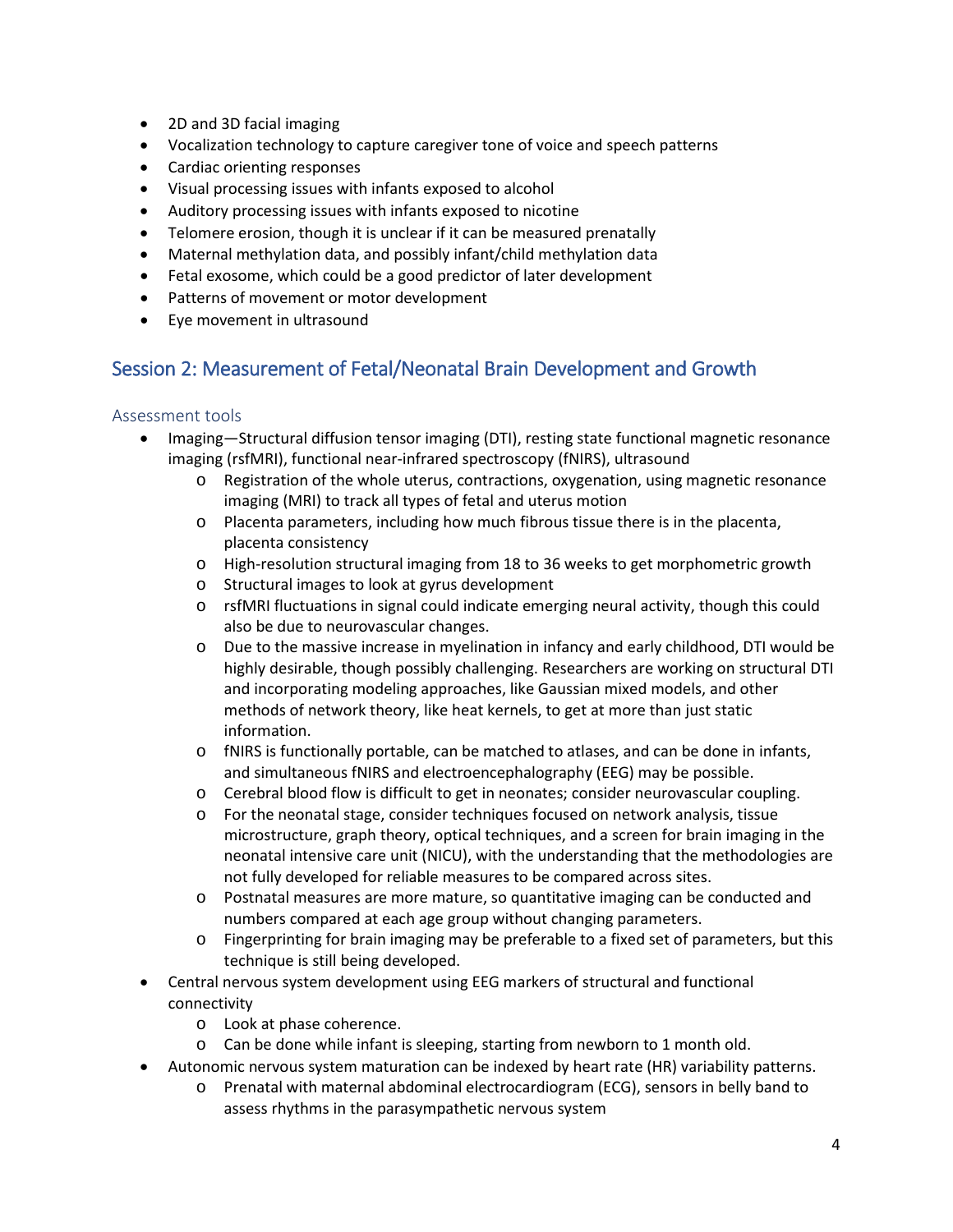- o Postnatal with HR and respiration inside and outside scanner
- o The position, sleep state, and fed state of the baby would need to be considered.
- o The utility of using respiration and HR variability to predict the sleep stage in infants was discussed.
- Ultrasound—Can get facial features better than MRI; hard to get gyrus folding pattern; used for head circumference, behavior; more dependent on the user, so hard to get reliable data.
- Wearable devices—Biological measures, sleep quality, and external environment. May also consider remote sensors to pick up environmental data.
	- o Smart-shirts exist for infants that analyze child-parent interactions, parental/caregiver tone of voice, child sleep patterns, and ECG; sensors can be swapped out depending on the desired measurements.
- Machine learning and other techniques may be useful for integrating data for analysis to account for variability in sampling and measurements.
- Need to capture information from medical and developmental history (e.g., gestational age, physical measures, delivery issues).

## Imaging considerations

- Frequency—From the first week to the third to fourth month, the brain changes significantly week by week, tripling in size and undergoing dramatic increases in myelination. Dense sampling would be desirable in the early stages, but must be offset by how much participant burden will be tolerated.
- Duration—30 to 40 minutes for toddlers; up to an hour for infants
- Optimization of measures for age/stage of pregnancy
- Signal-to-noise problems
- Unique infant sensitivities: e.g., noise
- Scanner issues
	- $\circ$  Large bore for women in the third trimester, but it is possible to use a smaller bore up to 36 weeks
	- o 64-channel coil
- Standardization and harmonization; traveling phantom
- Fetal movements, working with machine learning measures to get patterns of motion, capture and quantify fetal movement. Leveraging high-quality databases may also help.

# Session 3: Measurement of Pediatric Brain Development

The expert panel discussed considerations as researchers follow the subjects longitudinally. Specifically, members raised the idea that the measures will need to match the questions. For example, if the intent is to compare differences between substance-exposed and substance-non-exposed children, to predict later outcomes, or to understand mechanisms, the measures may differ. The goal is to understand the variability in developmental trajectories and how those trajectories may be altered due to substance exposure.

#### **Measures**

• T1, T2, DTI, rsfMRI, magnetic resonance spectroscopy (MRS), quantitative susceptibility mapping (QSM), others?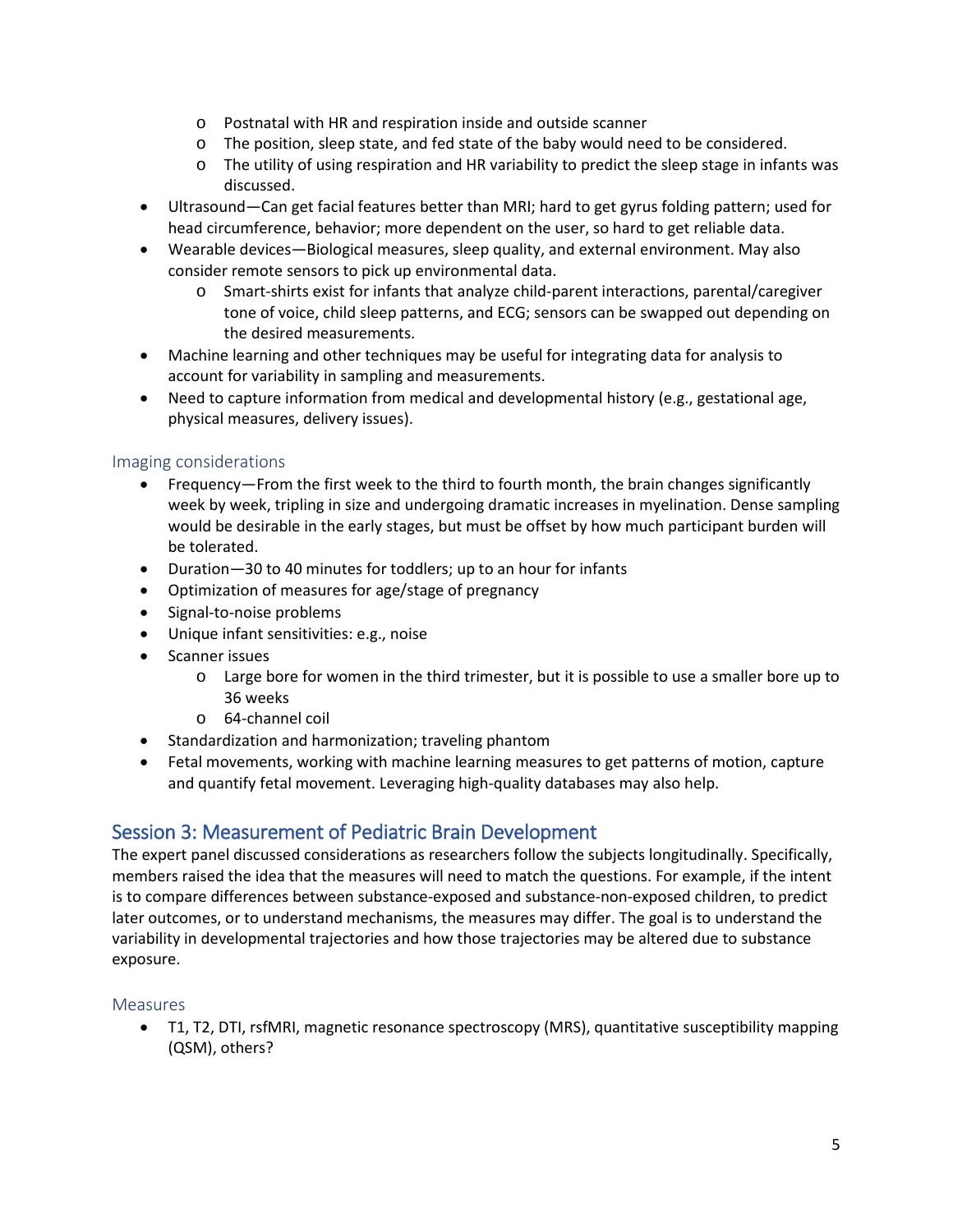- $\circ$  It is important to understand myelination, but there are different ways to get that data. Echo T2, structural DTI, QSM, a magnetization transfer (MT) pulse, and T1/T2 ratios were all discussed.
- o MRS takes a bit longer than a regular sequence and requires training to make sure it is acquired properly. A single brain region can be scanned in 10 minutes, while the whole brain would take 30 minutes to an hour. The amount of time required depends on the chemical being measured and the brain volume. Concern was expressed that the timing required for MRS would jeopardize collection of the other MRI measures.
- EEG has the advantage of being the same measure throughout development, scalable, and implementable in all kinds of settings.
	- o EEG and resting state can be combined to pick up atypical patterns of development.
	- o EEG with mother and infant when interacting
- There are some concerns about near-infrared spectroscopy (NIRS) because we do not have an extensive normative template, but a few sites could do it. The question was raised about whether a normative template was needed or whether this study could establish one.
- Visual evoked potential
- Event-related potential

## Imaging issues

- Consistency of imaging modalities vs. changing modalities at different ages
	- o Determining trajectory requires measures that have strong age dependence in that window.
- Frequency of imaging at different ages; would this vary by imaging modality?
	- o Use dense imaging frequency early if it will be tolerated.
- Duration of imaging
	- $\circ$  It is unrealistic to expect imaging longer than 40-60 minutes in young children.
	- o What modalities are most critical to get for every subject vs. a subset?
	- o The high-risk subjects might not be able to stay as long in the scanner.
- Different brain growth trajectories depending on parental education. Need normative data across socioeconomic status as well as matching exposed and nonexposed.
- Different states of consciousness during fMRI acquisition across different ages (e.g., sleeping, watching videos)
	- o Infants need to be imaged while asleep.
	- $\circ$  Could be easier to image young children while sleeping, but this removes the capacity for tasks and could require a significant time commitment per subject (3-4 hours).
	- o Resting state is difficult to attain in young awake children, though there are some options of nonstimulating videos (Enscapes, Disney background scenes, etc).
	- o Consider sleep state and phase of sleep; a concern is that not all sites have access to MRI-compatible electrodes that would be needed to perform such studies while in the magnet.
- Questionnaires should be included to assess when the subjects last ate and how they slept the night before, among other items.
- Standardization/harmonization of imaging platforms across sites for different modalities
- Motion detection and motion correction
	- o It is possible to use neuroimaging of the orbits to assess gaze, as an indirect measure of eye tracking.
- Relating brain and behavior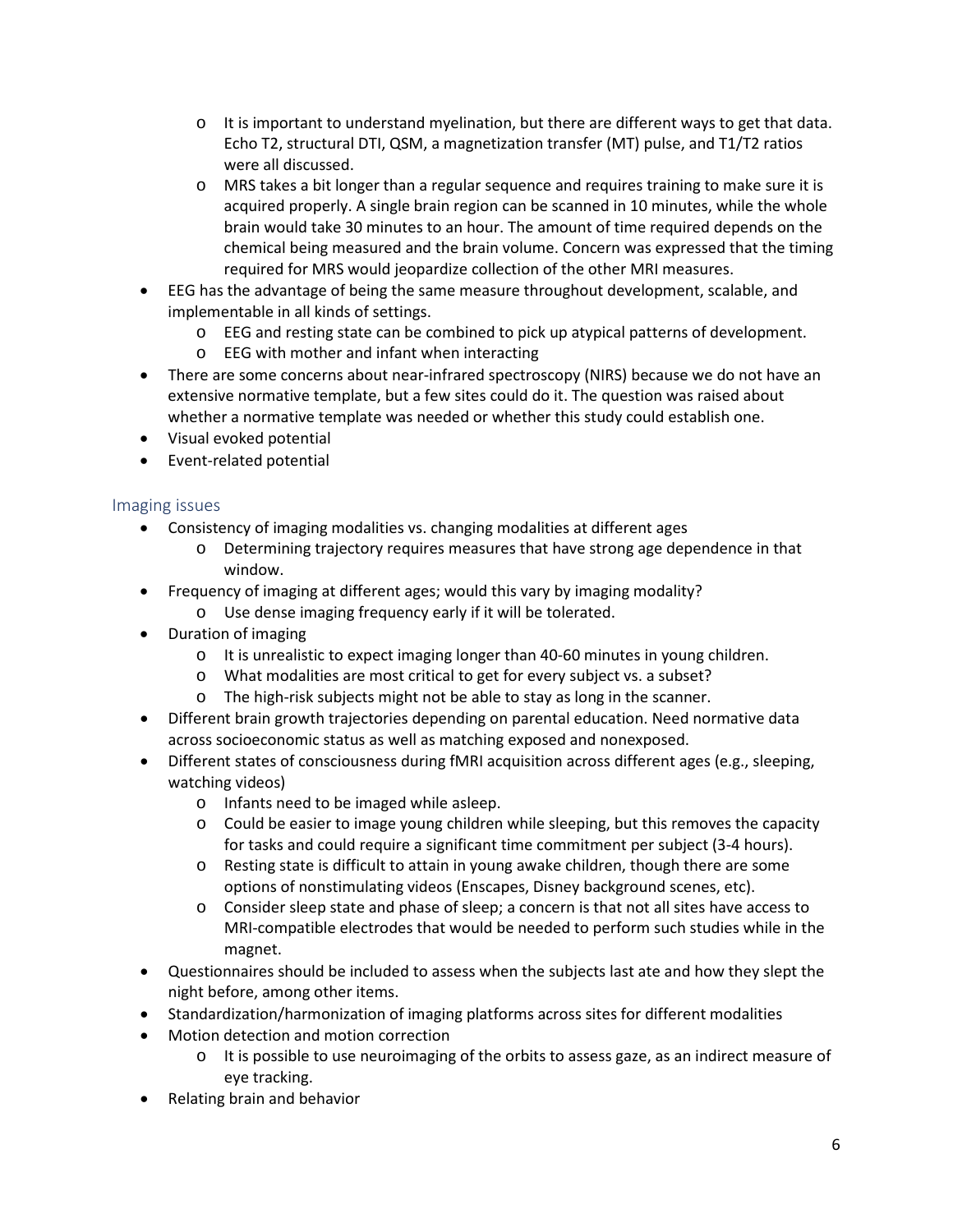- o Concurrent assessments, as can be done with EEG, event-related potential, and NIRS or
- o Separate assessments, as would be done with MRI
- o Relating one imaging modality to another (e.g., fNIRS to fMRI)
- o Structure and functional connectivity measures that are complemented with measures outside of the scanner

# Session 4: Early Childhood Cognitive, Social, Emotional Development Assessments

The expert panel introduced work on other longitudinal studies in infants and young children to give examples of the types, time points, and frequency of measurements and assessments. This was followed by a discussion on the following topics:

#### Domains to be covered

- Executive function (working memory, cognitive flexibility, inhibitory control, delay of gratification, processing speed)
	- o Some measures can be studied in 2.5-3-year-olds (frustration task, stress reactivity) that can be continuously used as the cohort ages.
	- o Contingency learning, first few months
	- o Eye tracking, can get very early behavior
	- o Attention
- Social-emotional (temperament, behavioral inhibition, impulsivity, frustration)
	- o The response to stress is relatively stable over time.
	- o Measures of affective state
	- o Vagal tone—a flatter fetal tone has been associated with worse NAS. Alternatively, one could measure the pre-ejection period via impedance cardiography, which allows for the separating of sympathetic and parasympathetic activity.
	- o Emotion regulation can be assessed early on and can be examined for levels of reactivity.
	- o Measures of early temperament, behavioral inhibition, and temperamental type rather than cognitive inhibition and impulsivity
	- o Perception of social stimuli
	- o Emotional N-back test could start as early as 5-7 years old.
- Child psychiatric symptoms (from early indicators of risk to symptoms and clinical outcomes)
	- o Psychiatric outcomes
	- o Social-emotional development and exposures
	- o Infant-Toddler Social and Emotional Assessment (ITSEA)
	- o Structured interviews with parents, and computer interviews could be integrated at later ages.
- Global Developmental Measures (NICU Network Neurobehavioral Scale [NNNS]), cognitive, language, motor development)
	- o Neurobehavioral assessment at birth, NNNS. This assessment requires training, which could introduce issues surrounding feasibility.
	- o Preschool psychopathology
		- The Schedule for Affective Disorders and Schizophrenia for School Age Children (K-SADS) can be used as early as preschool.
		- The Preschool Age Psychiatric Assessment (PAPA) can be used at 2-5 years old.
		- **The Child and Adolescent Psychiatric Assessment (CAPA) can be used at 8 years** old.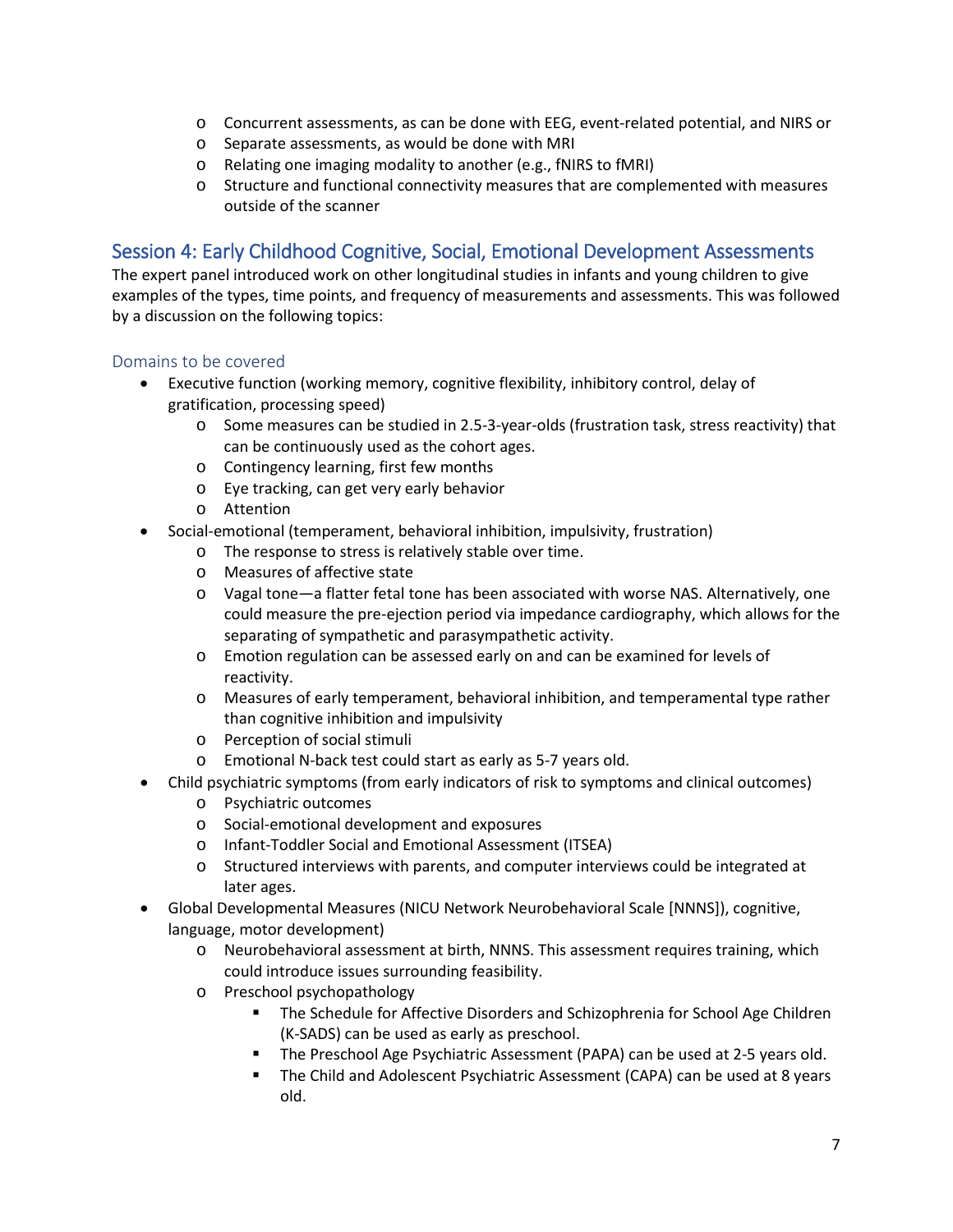- We will need to address the feasibility of interviewer based vs. computerized for this cohort.
- o LENA—language environment analysis
- Resilience
- Bayley vs. Mullen—The Bayley scales of infant development can be done at age 3 and is the standard, but there was some hesitation about its use and value. Mullen may be preferred, since it is broader. After the child is 3 years old, researchers may switch to the Wechsler Preschool and Primary Scale of Intelligence (WPPSI); however, it is unclear how effective these scales are for predicting future outcomes.

#### Caregiver measures

- Psychosocial and psychiatric assessments
- Parenting (observation)
	- o It will be critical to monitor parent-child interactions with observational free play and environmental monitors, if possible; structured interviews for parent-child interaction can result in underreporting of problematic behavior.
	- o Synchrony between mother/caregiver and child should be assessed.
	- o Videos of parent-child interactions can be recorded—Can use machine learning techniques to support complex analyses of the data that yield interesting dynamic indices of the characteristics of the interaction, but this may require getting specific consents to use identifiable data.
	- o There was discussion about enriching the sample for low caregiver quality in the nonexposed group to dissociate the effects of caregiver quality from substance exposure.
- Maternal/Paternal/Parental measures:
	- o IQ
	- o Possibly executive function, psychopathology, and cognitive flexibility
	- o Definitely acquire from mother, and consider or attempt to collect from father or secondary caregiver, if possible.
	- o Question was raised about scanning the mothers, but this is unlikely to fit within the scope of the project.
- Home and daycare measures
- Multi-informant
- Measures sensitive to developmental change

#### Adversity exposures

- Social class, education, stressful life events; exposures to adversity across time
	- o Quality of neighborhoods, racism, and bullying
	- o Family history
- Objective quantifiable measure(s) of stress/stress response to be used prospectively
	- o Isoprostane levels
	- o Cortisol—Collect saliva samples prior to emotion challenge; collect post-peak-arousal saliva sample
- Geocoding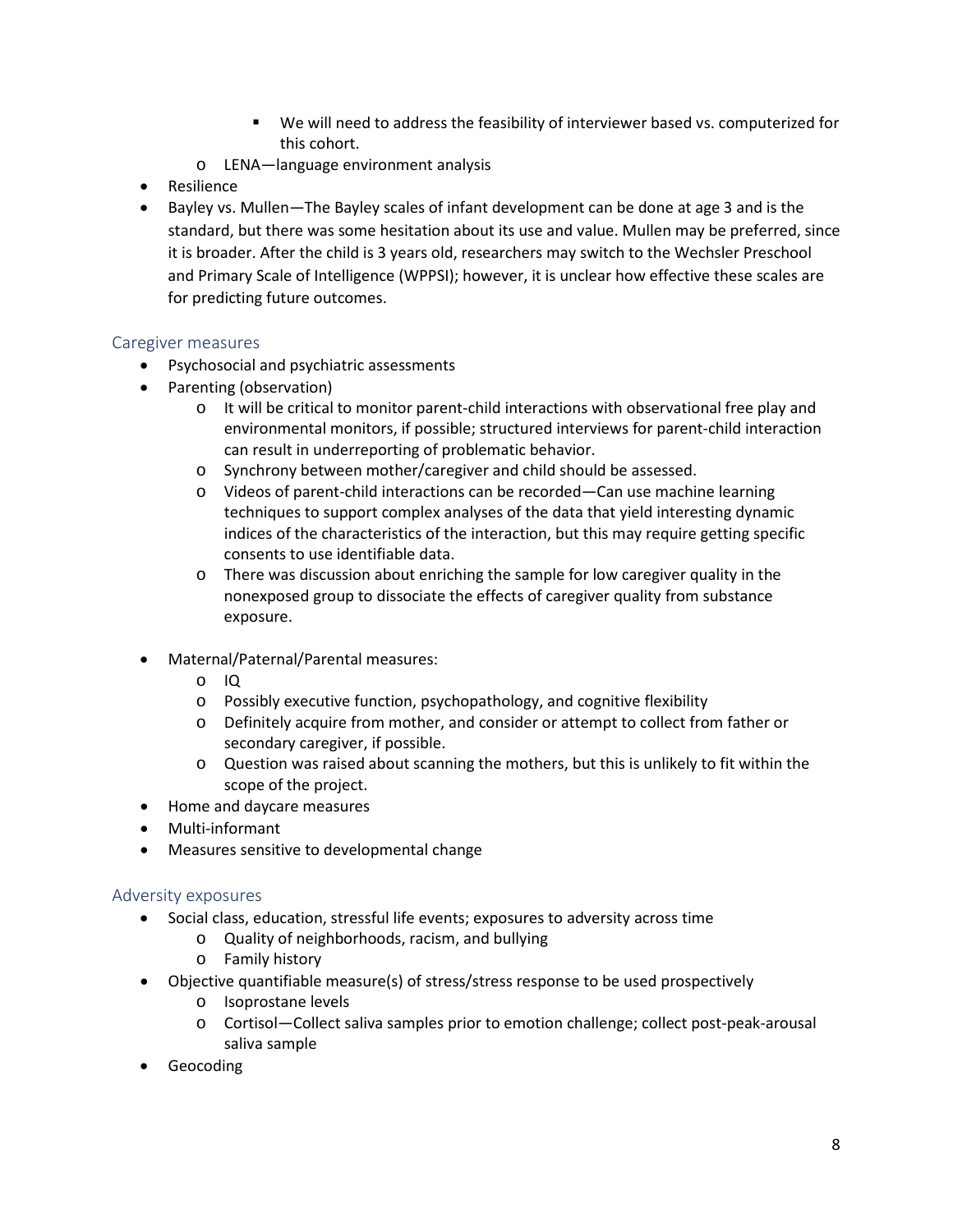# Types and timing of measures

- A combination of maternal report, lab work, field work, and mobile/passive monitoring was proposed, depending on the measurement. There was strong interest in mobile and passive monitoring and a suggestion to support parental reports with biological or other objective measures.
- The possibility of staggering assessments was introduced and debated. However, it may be harder to understand individual differences if researchers stagger time points.

# Cross-Cutting Topics

## Design considerations

- There are practical issues concerning sample size, representation of the U.S. population, the number of sites and subjects at each site.
- Timing considerations:
	- $\circ$  Timing of the assessments to gestational age, real age, or developmental stages
	- o Timing of the assessments to well-baby visits or other clinical visits
	- o Assessment of all the subjects at all time points, or use of a subset
	- o Time of day considerations
	- o Staggering assessments
- A flexible assessment design was suggested to address the most critical measures for the given participant or condition.
- Consider assessing domains instead of a prescribed battery of tests. Start to bundle the battery, then scale it back to the things that have to be done.
- Consider participant burden for both the child and the family; be realistic as to the age of the subject and developmental stage.
- If technology/capabilities are not available everywhere, consider assessing on a subset of participants or using portable imaging technologies to reach high-risk populations.

## Recruitment and retention

- Recruiting women while pregnant or immediately after their delivery and doing initial scanning while they are in the hospital may increase the probability of them coming back for later imaging.
- Recruit during the second trimester with few exclusionary criteria (e.g., those that will affect brain trajectories such as congenital heart defects, brain tumors), but allow for inclusion of highrisk women presenting at birth.
- Oversample for high-risk populations and for matching socioeconomic status, caregiver quality, and other conditions in the control group.
- Recruitment window should be large so changes can be made based on all of the unknowns.
- Access/transportation to adequate imaging facilities given participant locations
	- o Subjects may be more likely to travel to a major research facility if transportation and accommodations are provided, and may prefer this to going to more local facilities.
	- o Providing car service that has tracking may reduce no-shows.
	- o It is possible to reach rural populations at hospitals in major medical centers because parents have to go there for services.
- It is very costly to do mobile scanning centers, but it can be done.
- Facilitate and utilize community partnerships; employ data collectors who live in the